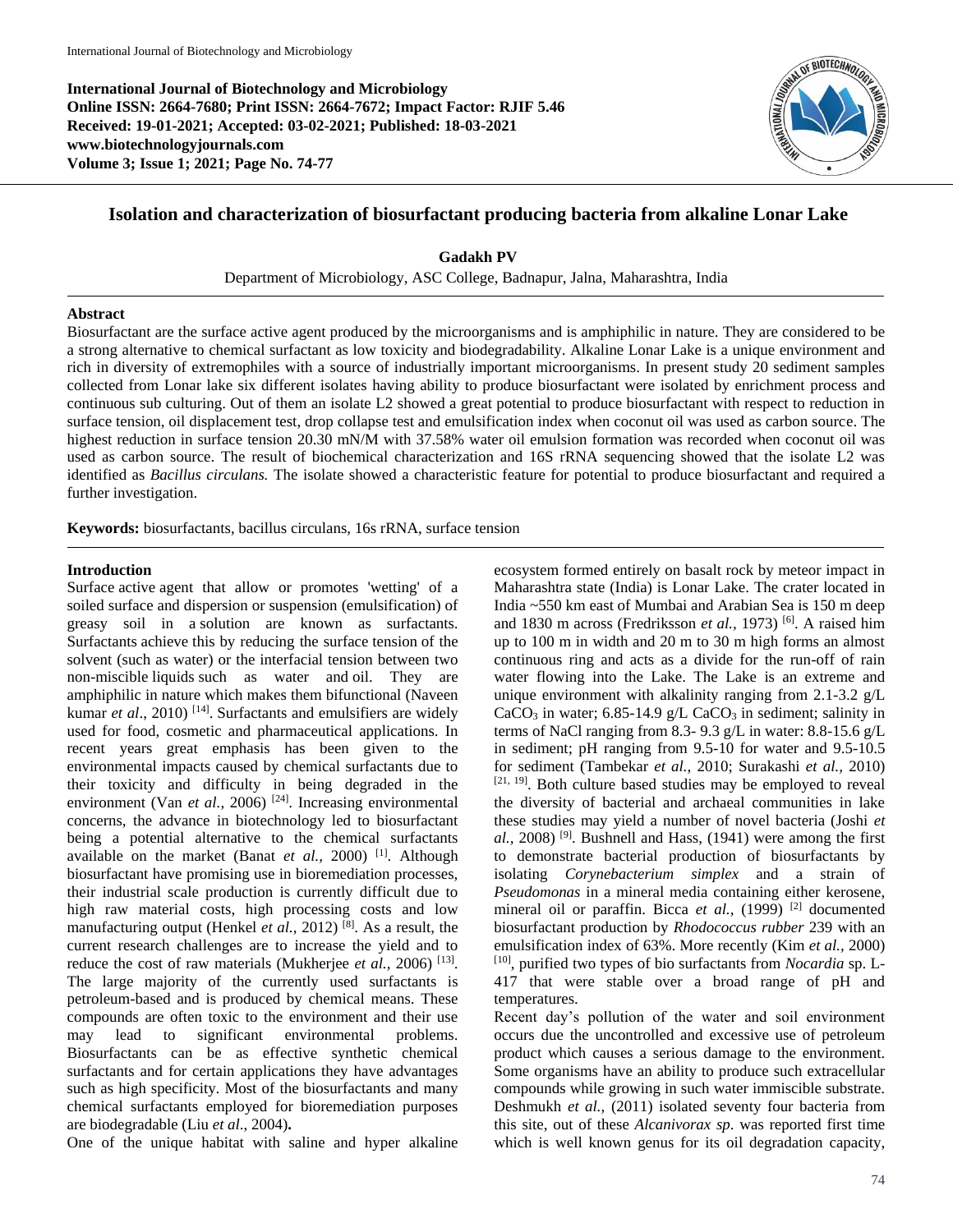indicating the probable existence of oil reservoir in vicinity of Lonar Lake. Biosurfactant producing bacteria has potential application for remediation of hydrocarbon contaminated sites and also helpful in many industrial applications including petroleum, food, agricultural, pharmaceutical, cosmetic, oil and pulp industry. Therefore, culture dependent approach was used to isolates oil degrading organisms from Lonar Lake which depends completely on hydrocarbons as a sole source of carbon and probably proved a milestone in this regards. As they are potential candidates for many commercial applications in the petroleum and food processing industries. The potentials of biosurfactants with antimicrobial properties in combating diseases in a world plagued with an increasing prevalence of antibiotics resistance are certainly enormous. Thus, microbial surfactants are expected to be among the most versatile process chemicals for use in the near future. In keeping with this objective, we investigated abilities of bio surfactants producing bacterial strains isolated from Lonar Lake.

# **Materials and Methods**

The sediment samples were collected with the help of a scooper in sterile polyethylene bags, while water samples were collected directly into sterile bottles. About 20 different samples were collected from the sampling site.

### **Isolation of Bacteria**

The biosurfactant producing bacteria were isolated using mineral salt agar having composition as described by Haddad *et al.*, (2008) only the addition of 2% oil as carbon source to confirm the ability of isolate to utilize oil as carbon source. From the sample 1 gm sediment sample was inoculated to 250 ml flask containing 100 mL media. The flask was shaken well at 37<sup>0</sup>C and samples were allowed to incubate on rotary shaker for 7 days at 120 rpm for enrichment. After the enrichment the incubated sample were inoculated on solid agar plate and well isolated colonies were selected for further process

# **Preliminary screening of biosurfactant /bioemulsifier producing bacteria**

The screening of isolate for ability to produce biosurfactant was done using surface tension measurement of cell free broth, oil displacement test, drop collapse test and emulsification index measurement as suggested by Soudi *et al*., (2009) [18] .

**Biochemical characterization and 16S rRNA sequencing**  the isolates showed the ability to produce biosurfactant were further confirmed by biochemical characterisation and were identified by 16S rRNA sequencing and phylogenetic analysis was done using software MEGA version 4.0 by neighbor joining algorithm (Tamura *et al.*, 2007)<sup>[22]</sup> and the sequence were deposited in the gene bank and accession number was taken.

#### **Effect of Temperature, pH and salt concentration**

The effect of different parameters like, temperature, pH and salt concentration was studied in laboratory set up. The selected variations for temperature  $20^{\circ}$ C,  $30^{\circ}$ C,  $40^{\circ}$ C and 50 $^{\circ}$ C., for pH 5, 6, 7, 8 & 9 while different salt concentration are 1%, 2%, 3%, 4% & 5% were used for the characterization of biosurfactant.

### **Result and Discussion**

From the 20 soil sediment samples collected from the Lonar Lake four different isolates were isolated which showed the ability to produce biosurfactant when grown on mineral salt medium. From these four isolates one isolate L2 was Gram positive motile. The isolate also aerobic, short rod and spore former. The organism give all indole, methyl red, citrate utilization test negative while unable to ferment the sugars except salicine. Apart from the isolate most of the isolates were gram negative short rods and ferment different sugars and result are in agreement with Bicca *et al*., (1999) [2], as dominance of gram negative bacteria in biosurfactant production, while are contradictory with respect to the isolate from Lonar lake. Tambekar *et al*., (2012) [20] had isolated gram negative biosurfactant producing bacteria *Achromobacter xylosoxidans* from the Lonar lake. Further the isolate was used for the production of biosurfactant using cheap raw substrate like different oil were used as substrate. Franzetti *et al.*, (2011)<sup>[5]</sup> studied the bioemulsifier producing bacteria by using different isolation media containing low cost substrate for cost effective production of biosurfactant. Besides, Thavasi *et al.*,  $(2011)$ <sup>[23]</sup> indicates that there is a possibility of biosurfactant production using renewable, relatively inexpensive and easily available resources. Hence, it is imperative that similar initiatives can be taken with the organisms identified in this study. Mukherjee *et al.,* (2006) [13] described some practical approaches that have been adopted to make the biosurfactant production process economically attractive: these include the use of cheaper raw materials, optimized and efficient bioprocesses and overproducing mutant and recombinant strains for obtaining maximum productivity. The result revealed that isolate gives positive drop collapse test for oils used for study except castor oil and hexadecane. The isolate also showed ability to reduce the surface tension of cell free broth with oil sources. The highest reduction in surface tension upto 20.30 mN/m was recorded when coconut oil was used as carbon source as coconut oil is easy source of carbon for microbial growth, while the negligible reduction in surface tension was recorded with paraffin and engine oil. Tambekar *et al.*, (2012)<sup>[20]</sup> studied the biosurfactant production from *A. xylosoxidans* and recorded the similar results for reduction in surface tension when soybean oil was used as carbon source.

**Table 1:** Biosurfactant production using different oil as carbon source

| <b>Carbon source</b> | <b>Drop collapse test</b> | Surface tension (mN/m) | Oil dis<br>l displacement test (mm) | index $(\% )$<br><b>Emulsification</b> |
|----------------------|---------------------------|------------------------|-------------------------------------|----------------------------------------|
| oconut oil           |                           | 20.30                  | οU                                  | ەد. ، د                                |
| 'astor oil           |                           | 46.96                  | ∸~                                  | 6.0                                    |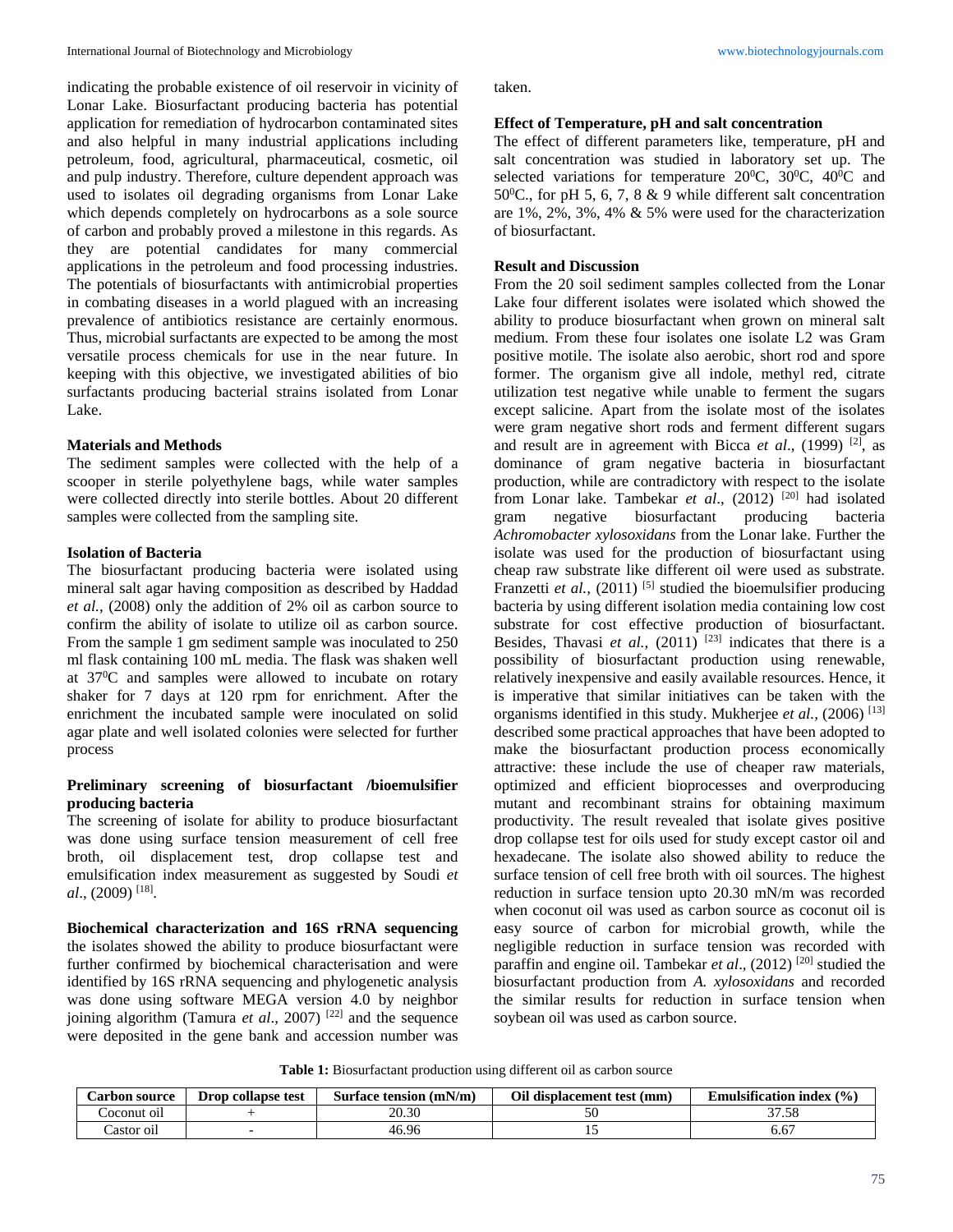| Mustard oil | 41.28 | 45  | 22.22 |
|-------------|-------|-----|-------|
| Sova oil    | 54.5  | 25  | 6.45  |
| Olive oil   | 44.85 | L J | 32.7  |
| Hexadecane  | 48.62 | 20  | 15.30 |
| Kerosene    | 45.93 | 20  | 24.19 |
| Paraffin    | 66.63 | 20  | 20    |
| Diesel      | 48.07 | IJ  | 11.61 |
| Engine oil  | 53.16 | 25  | 16.5  |

The isolate L2 also showed the highest oil spreading/ displacement activity which a measurement of biosurfactant production, the highest oil displacement activity 50 mm was recorded with coconut oil while the oil displacement zone 45 mm was recorded with mustard oil was used as carbon source. Chander *et al.*, (2012) <sup>[4]</sup> had also used the mustard oil as a carbon source for biosurfactant production from *B. subtilis* which showed low oil displacement activity in mustard oil compared to other carbon sources, while similar emulsification activity was reported in present work with mustard oil. The lowest oil displacement activity was recorded 15 mm with castor oil, olive oil and diesel was used as carbon source. Similarly Mukherjee *et al.*, (2009)<sup>[12]</sup> isolated the biosurfactant producing B. circulans from marine sample using glucose salt medium. The isolate L2 also showed the emulsification activity with the used carbon source. The highest emulsification activity 37.58% was recorded with coconut oil while the lowest emulsification activity was recorded with soybean oil. The isolate also showed the ability of emulsification with mustard oil, olive oil, kerosene and diesel was used as carbon source.

After the confirmation of ability to produce biosurfactant and biochemical characterization the isolate was identified by the 16S rRNA sequencing and phylogenic analysis was done. The phylogenetic trees were constructed using the isolate from our study and there related phylogenetic neighbors identified by Ribosomal Database Project (RDP-II) using the MEGA 4.0 software program (Tamura *et al.*, 2007)<sup>[22]</sup>. The phylogenetic trees were constructed using the neighbor-joining (NJ) algorithm (Saitou and Nei, 1987) a distance matrix were determined using Kimura's, (1980) model for 16S rRNA gene.



**Fig 1:** Phylogenetic tree of biosurfactant producing bacteria isolated from alkaline Lonar Lake

The result of 16S rRNA sequencing and phylogenetic analysis revels that the isolate L2 was identified as *Bacillus circulans*. The phylogenetic tree showed that, the strain L2 showed a highest degree of similarity with the type strain of genus *Bacillus* and substantial degree of relatedness to reference 16S rRNA sequences of *Bacillus* in the database. The biosurfactant producing strain L2 from our study, showed maximum value of similarity (100%) with reference strain *Bacillus circulans* (GU904679), isolated from the Baobab fermented seeds (Maari) obtained from four different production sites in Burkina Faso Parkouda *et al.*, (2010) <sup>[15]</sup>. The sequence of strain L2 was submitted to NCBI with accession number JQ337953.

The optimization study for the biosurfactant production by the isolate at different pH, salt concentration and temperature was carried out. The result of the optimization study reveals that the isolate L2 (JQ337953) showed the highest biosurfactant activity with respect to reduction in surface tension and emulsification index was recorded at optimum environmental condition that are 7 pH at  $37^{\circ}$ C with 1% salt concentration. Phitnaree *et al.*,  $(2008)$ <sup>[16]</sup> studied the production and application of biosurfactant produced by the isolate *B. subtilis*.